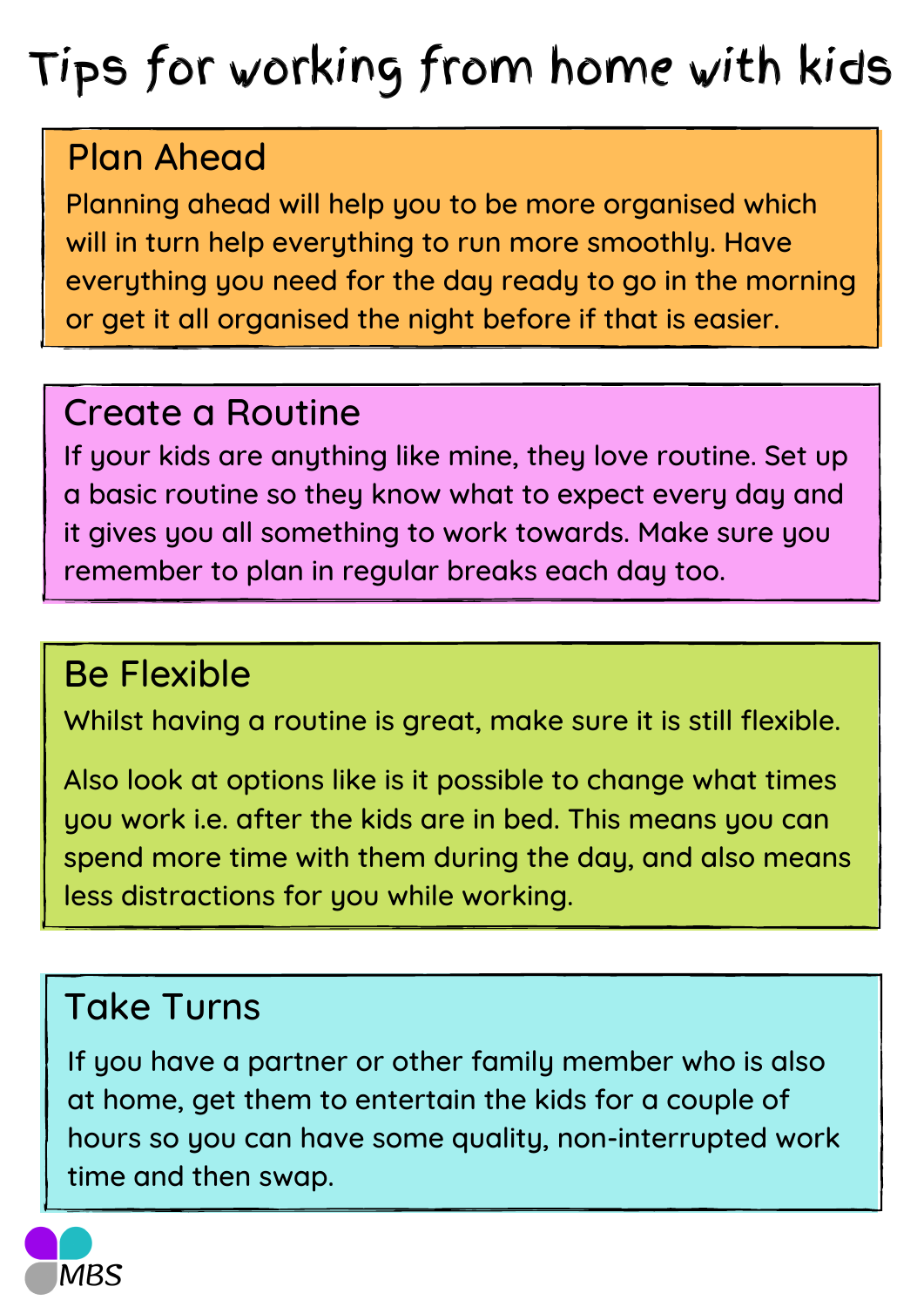# Tips for working from home with kids

#### Snacks

We all know kids love to snack! Reduce the "MUM (or DAD)!! I'm HUNGRY!!" interruptions by ensuring they have sufficient snacks readily available. You might find it easier to have proper recess and lunch breaks just like at school. Or, you might prefer to have a container of snacks they are allowed throughout the day but explain that once they are gone that's it, no more snacks! Do what works best for you.

#### Have Some Fun

Times like this are challenging for everyone. Make sure you remember to take time out for some fun too. Do some activities that your kids enjoy, or discover things you all enjoy doing together. If you are currently homeschooling as well, look at ways to introduce some fun into their lessons also as they will be more engaged and focused.

### Get Outside

Kids need lots of fresh air so come up with some activities you can do outside (even if it is just in the backyard). Have a picnic lunch on the front lawn or create a themed scavenger hunt. Even just let them run around the back yard or have a dance competition to burn off some of that extra energy!

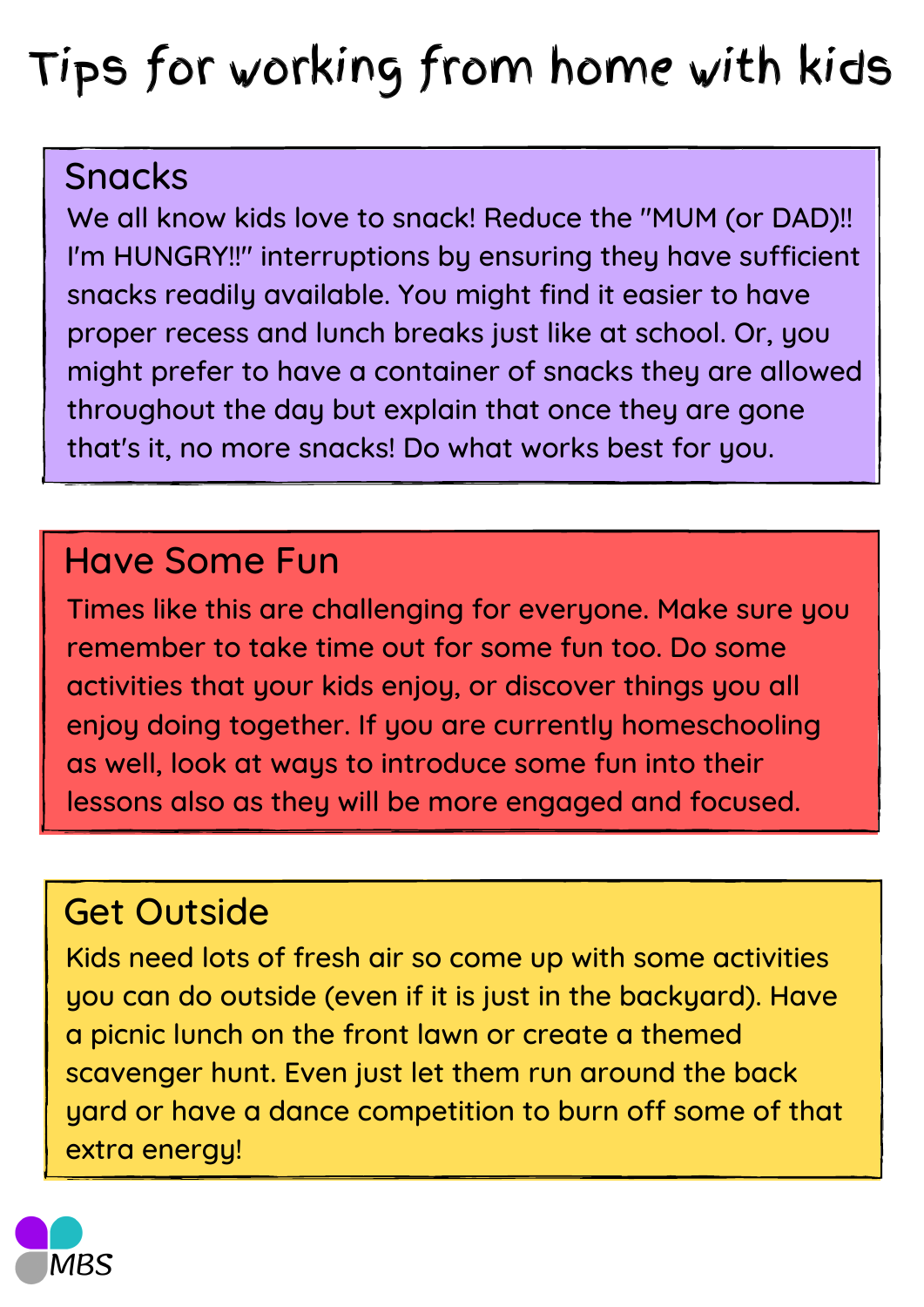# Preparing for a meeting

Kids seem to have this amazing ability to interrupt us at THE most inconvenient times - like in the middle of your important call or during a video conference. The best way to try and counteract this is to PLAN AHEAD! Here are some suggestions.

**Schedule** meetings or calls during nap times for younger kids

Make sure they have everything they need before your meeting starts (don't forget the snacks!)

Set them up in the same room as you with a quiet activity like colouring or reading

Set them up to do their own "video conference" with a friend or family member they can't visit at the moment

Use this as their "screen time" for the day. Put on their favourite movie or allow them to play video games

Ensure older kids are set up with a fun activity that they can do independently

If your partner is also home get them to entertain the kids during your meeting

And if all else fails and you end up with a child sitting on your lap for your meeting, I'm sure people will be understanding during these times.

**MBS**